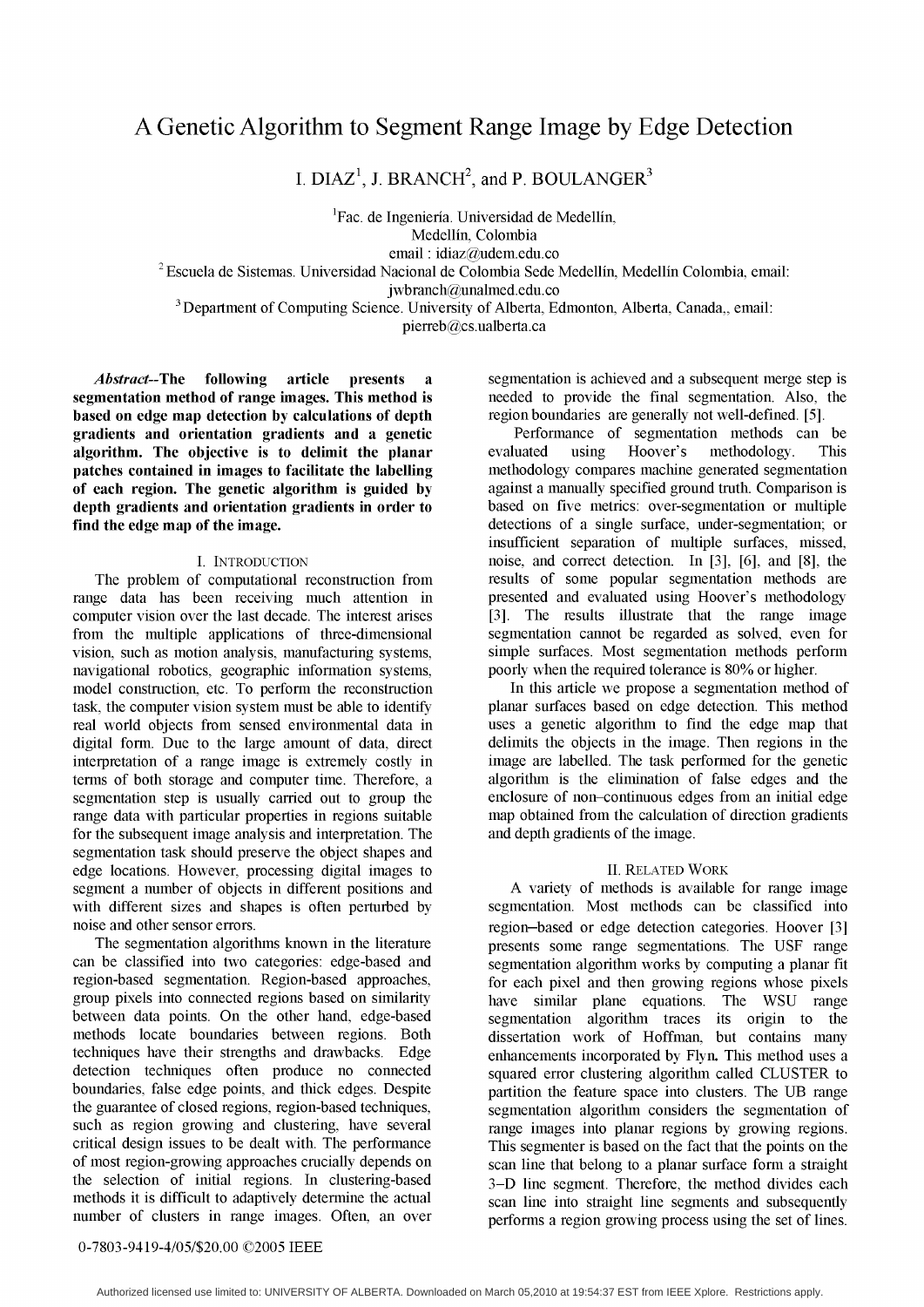The University of Edinburgh (UE) range segmentation algorithm calculates a Gaussian mean curvature at each pixel to label it as belonging to a particular surface and then a region growing procedure is applied through an iterative expand, refit, contract cycle, grouping pixels with similar labels.

Another approach to range image segmentation is Segmentation Through Variable-Order Surface Fitting by Besl and Jain [1]. This algorithm segments a large class of images into regions of arbitrary shape and approximates image data with bivariate functions so that it is possible to compute a complete, noiseless image reconstruction based on extracted functions and regions. Surface curvature sign labelling provides an initial coarse image segmentation, which is refined by an iterative region growing method based on variable-order surface fitting.

The segmentation algorithm proposed by Sappa [13] and the segmentation algorithm proposed by Silva [10], can be classified into edge detection categories. Sappa's technique is based on scan line processing. It consists of two stages. First, a binary edge map is generated by means of a scan line approximation technique. Then, the points of that map are linked, generating the boundaries that enclosed each region. Silva's algorithm does edge detection by locating depth and orientation gradients in the image. Then a region growing method is applied to segment the image. The main problem with this last approach is that the locating gradients cannot guarantee closed boundaries, because some edge points are not correctly detected.

## III. PROPOSED SEGMENTATION METHOD

The proposed segmentation method is based on edge detection. The purpose is to find a well-defined edge map to lead the image segmentation. The segmentation method considers three stages. First, the depth gradients and orientation gradients are calculated. Then, in the second stage a genetic algorithm is used to find an edge map from the obtained gradients. Finally, a fast labelling is carried out in the third stage. A brief introduction of each stage is presented.

In the first stage, to extract depth and orientation gradients, we use the procedure propose in [9]. The depth gradients are equivalent to significant changes between the values of depth of the pixels in the image. The changes are identified by thresholding the maximum variation in z between the central pixel and each one of the other pixels in an  $N x M$  neighborhood. If the largest z-deviation is equal or greater than a threshold, the pixel is considered as <sup>a</sup> depth gradient. On the other hand, the orientation gradients are equivalent to significant change between the orientations of two surfaces. A two-step process is used to compute the orientation gradients. First, surface normals are estimated at each range pixel bounded by a  $K \times K$  window. Second, the center pixel in an  $S \times S$  window is considered an orientation gradient if a significant change between the normal's pixel and other normals in the window is within a threshold.

In the second stage, an edge map is obtained by a genetic algorithm. The task performed by the genetic algorithm is to select gradients to form correct, continuous, and thin edges. This procedure works with a population of individuals conformed by two-dimensional binary arrays where a value of one (1) represents an edge pixel while a zero (0) represents a non-edge pixel. The individuals are transformed with a traditional single point crossover operator and a particular mutation operator in each generation. The mutation operator has the task of selecting gradient points to conform to the edges of the image. This operator selects a starting point which is united with other pixels to form an edge. The selected pixel can be an isolated endpoint edge pixel, or a nonisolated endpoint edge pixel, or an orientation gradient. The selected pixel is united with other pixels until the conformed edge is closed.

The fitness function to evaluate each possible solution is based on three criteria to increase the number of edge pixels located correctly in the image, and to reduce the number of small regions and the number of endpoint edge pixels in the image.

Finally, in the third stage, a fast labelling is carried out assigning the same label to the pixels bounded with the same edges.

## A. Calculation of gradients

Our segmentation method extracts an edge map from an initial approximation of edges obtained by calculating orientation and depth gradients. Due to noise present in the worked range image, a 9 x 9 median filter is applied to clean the image. Then the following procedures are performed as in [9].

Depth gradients. For each pixel in the image the respective coordinates  $(x, y, z)$  are obtained, using:

$$
x[i, j] = (j - 255)^{*} (r[i, j]/scal + offset)/|f_k|
$$
  
\n
$$
y[i, j] = (255 - i)/c * (r[i, j]/scal + offset)/|f_k|
$$
 (1)  
\n
$$
z[i, j] = (255 - r[i, j])/scal
$$

where scal, offset  $f_k$  and c, are parameters obtained through a calibration camera and depends on the used image. In this work we used the <sup>40</sup> ABW range images of the USF [11].

For each coordinate  $(x, y, z)$  in the image, a depth difference is calculated by:

$$
D_p(i, j) = \max \left| w_{i,j} - W \right| \tag{2}
$$

where  $W_{i,j}$  is the z value of the point  $(i, j)$  in the image and W represents the <sup>z</sup> value of each neighbour in <sup>a</sup> <sup>3</sup> <sup>x</sup> 3 neighbourhood.

The point  $i, j$  is considered a depth gradient if the respective  $D_p(i, j)$  value is upon a threshold.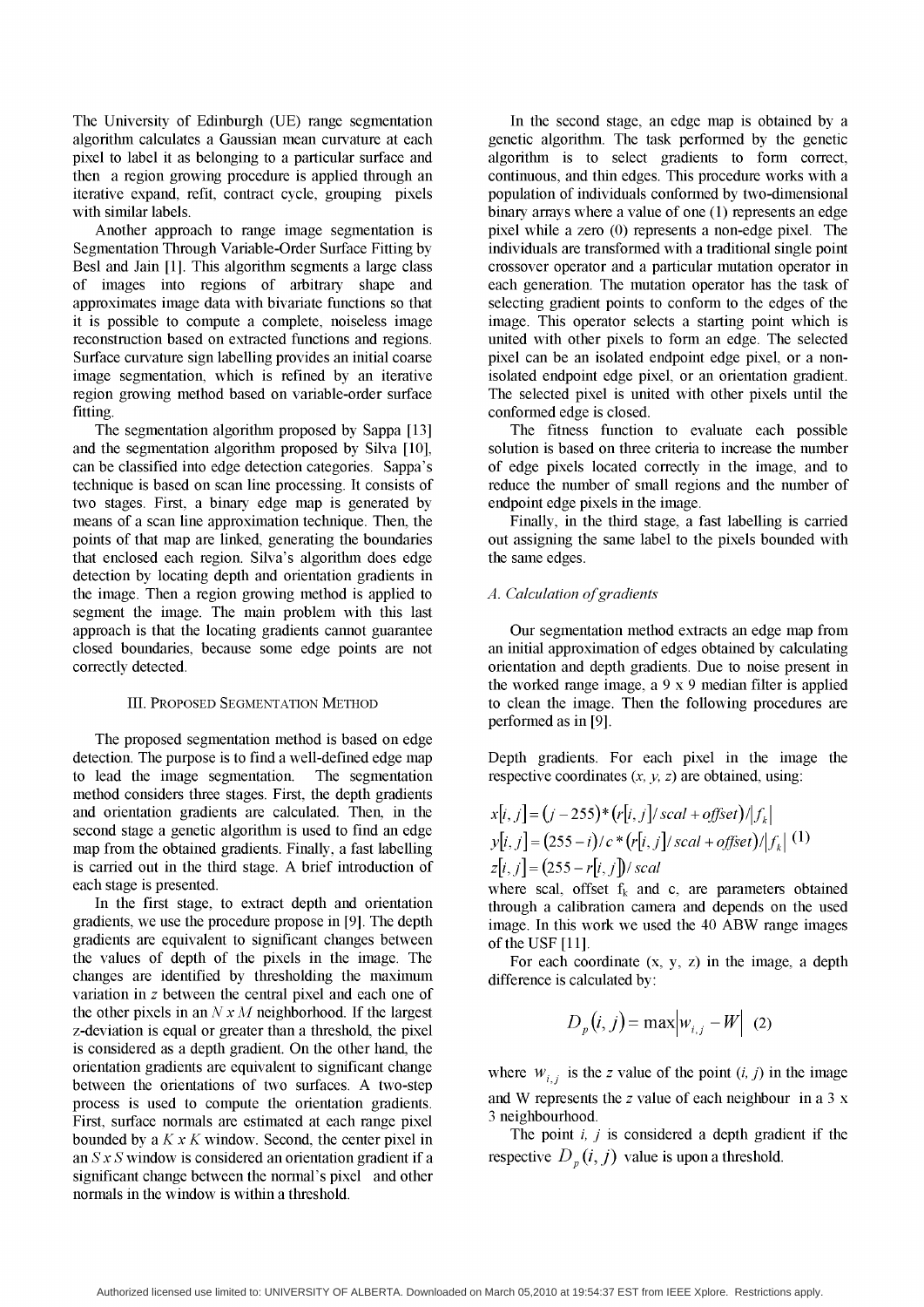

Figure I. Proposed segmentation method

Orientation gradients. To calculate the orientation gradients in a two-step process:

First, one normal is calculated for each point in the image. A <sup>5</sup> x <sup>5</sup> window is adjusted on each pixel and four points are taken in the north, south, west, and east directions in the window to obtain four vectors (Figure 2).

by: The normal for each point in the image is calculated

$$
\vec{N}_{i,j} = \frac{\sum V_D \otimes V_{nextD}}{4}
$$
\n
$$
D = \begin{cases}\nNorth(N), South(S), \\
East(E), West(W)\n\end{cases}
$$
\n(3)

where  $V_D \otimes V_{nextD}$  is the cross product between the vector in direction D and the next vector in <sup>a</sup> clockwise direction (North-East, East-South, South-West, West-North).

The four direction vectors to calculate the respective normal must not be interrupted by a depth edge. If one of the four vectors is interrupted by a depth gradient, it is discarded in this procedure and the normal is calculated with the remaining vectors.



Figure 2. Direction vectors

Second, we calculate angular differences. Once a normal is calculated for each point in the image, then an angular difference is obtained for each normal. This procedure is performed with the following equations:

$$
D_o(i, j) = \max(\theta_{k,l})(4)
$$

$$
\theta_{kl} = arc \left( \frac{\left\| \vec{N}_{i,j} \right\| \left\| \vec{N}_{k,l} \right\|}{\vec{N}_{i,j} \bullet \vec{N}_{k,l}} \right) (5)
$$

where  $N_{k,l}$  represents the normals within a 15 x 15 window around a (*i*, *j*) pixel. If the  $D_{\theta}(i, j)$  value is greater or equal to a threshold, then the  $(i, j)$  pixel is considered an orientation gradient.

c. Edge map

The gradients calculated define thin and fragmented edges and many false edge points. This can be seen in Figure 3.



Figure 3. Orientation and depth gradients

The white pixels around the objects are the depth gradients and, the dark pixels are the orientation gradients. In Figure 3, one can see that the depth edges in the image are well-defined by the depth gradients. Therefore we use the depth gradients to obtain the first edges of our map. Hilditch's method [2] is used to thin out the depth gradients and to obtain the depth edges, however the depth edges obtained are not closed. A genetic algorithm is implemented to complete them and the orientation edges are generated from the orientation gradients.

### B. Implemented genetic algorithm

In this work we use a genetic algorithm to find an edge map that delimits the surfaces of the range image to facilitate the segmentation.

In order, to implement a genetic algorithm the programmer must define: a representation scheme for each individual, the genetic operators, the fitness function, and a set of parameters necessary to control the algorithm. We have defined the initial population too. The implemented genetic algorithm is detailed below.

Representation scheme. Each individual in the population represents an edge map of 512 x 512 pixels, same size of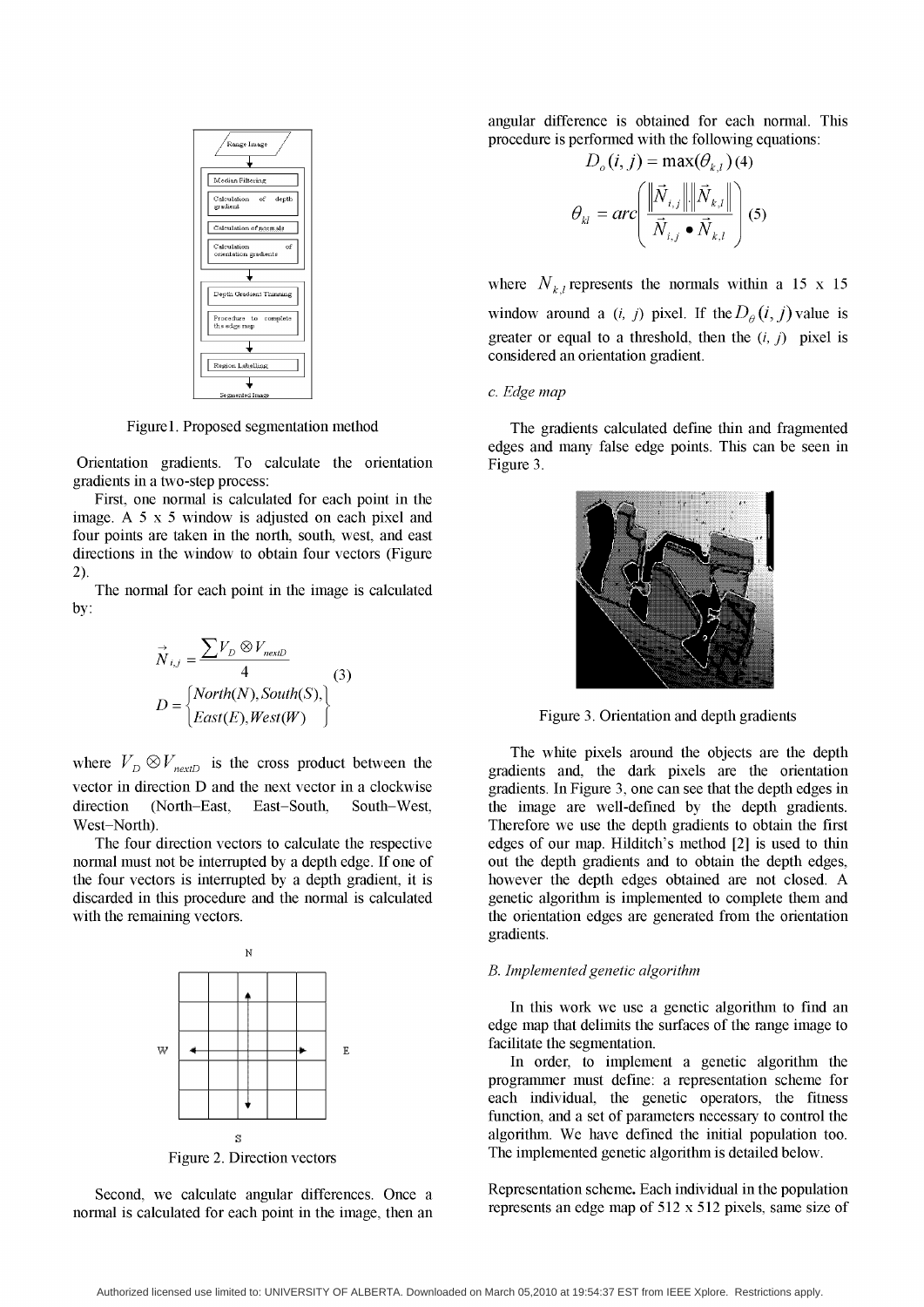the used images [11]. The edge maps in the population are two-dimensional binary arrays, where the value <sup>1</sup> represents an edge pixel and 0 a non-edge. Consequently our search space is too large. In our representation,  $2^{512x512}$  combinations of 0 and 1 can occur.

Initial population. In order to reduce the amount of possible combinations, the genetic algorithm uses the obtained gradients to create an initial configuration of the edges for each individual of the population. In this stage of the genetic algorithm, we copy the depth gradient in each individual of the initial population after thinning them. Once the copy is made the mutation operator is applied to generate orientation edges or to complete a fragmented depth edge, so that the configuration of each individual is different.

The genetic operators. Our genetic algorithm uses the traditional crossover in which one point of a cut is selected at random in two individuals which are also taken at random, and the genetic information of both individuals is exchanged.

The mutation operator is very important in our genetic algorithm because the mutation constructs new edges in the configuration of each individual. The procedure made by the mutation operator selects random points in the image which are united with other points forming a closed edge. The selected point can be an orientation gradient or an end point of a fragmented depth edge. This procedure can be divided into the following steps:

First, the operator selects a starting point to be extended. The starting point must satisfy one of the following conditions:

- $\bullet$ It is an end point in a fragmented edge;
- $\bullet$ It is an isolated depth edge point;
- $\bullet$ It is an orientation gradient that has not been selected before and without near edge points.

The following figure illustrates the three conditions.



Figure 4. Possible starting point to mutate: (a) end point in fragmented edges; (b) isolated point; (c) gradients

Second, an objective point near the starting point is chosen to be united through a line segment. The objective point is chosen in a 13 x 13 window around the starting point in the following preference order:

- 0 A near edge point;
- 0 An orientation gradient in the same direction of a line segment already traced;
- A random orientation gradient in the windows not necessarily in the same direction of a line segment already traced;
- The point with the greatest angular difference without a direction gradient in the window.

Third, once the first line segment is traced, the objective point is taken as the starting point, and a new objective point is located according to the second step. This procedure is repeated in each mutation until the objective point is an edge point previously established.

Fitness function. The fitness function evaluates each individual in the population to measure how much it contributes to the solution of the problem. In our genetic algorithm, the fitness function is based on three criteria: number of edge pixels correctly located, number of small regions, and number of end points in fragmented edges.

In order to decide if an edge pixel is correctly located, a 5 x 5 window is placed around the pixel. If within the windows, the edge pixel separates two regions with different normals, the pixel is a correctly located edge. The procedure locates some points in the extreme of the window with its respective point opposite. If the angular difference between the normal's point is greater than a threshold, then the edge pixel is located between two different regions.

On the other hand, <sup>a</sup> region defined by the found edges is considered small if its size in pixels is smaller than a threshold.

The fitness function counts the occurrence of the three mentioned criteria and assigns the fitness of each individual  $i$  in the population by:

$$
f(i) = WC\left(\frac{Ncorrect\_edge\_pixel}{Total\_edge\_pixel}\right) +
$$
  
\n
$$
WPR\left(\frac{1}{Nsmall\_region}\right) +
$$
  
\n
$$
WF\left(\frac{1}{Nend\_points}\right)
$$
 (6)

where,

- Ncorrect edge pixel, is the number of pixels correctly located.
- Total edge pixel, is the number of edge pixels located by the genetic algorithm (all edge pixels except the edge pixels defined by the depth gradients).
- NSmall region, is the number of small regions formed by the located edges.
- Nend points, is the number of end points in the fragmented edges.
- $WC$ , WPR and WF are weight assigned to each one of the mentioned criteria.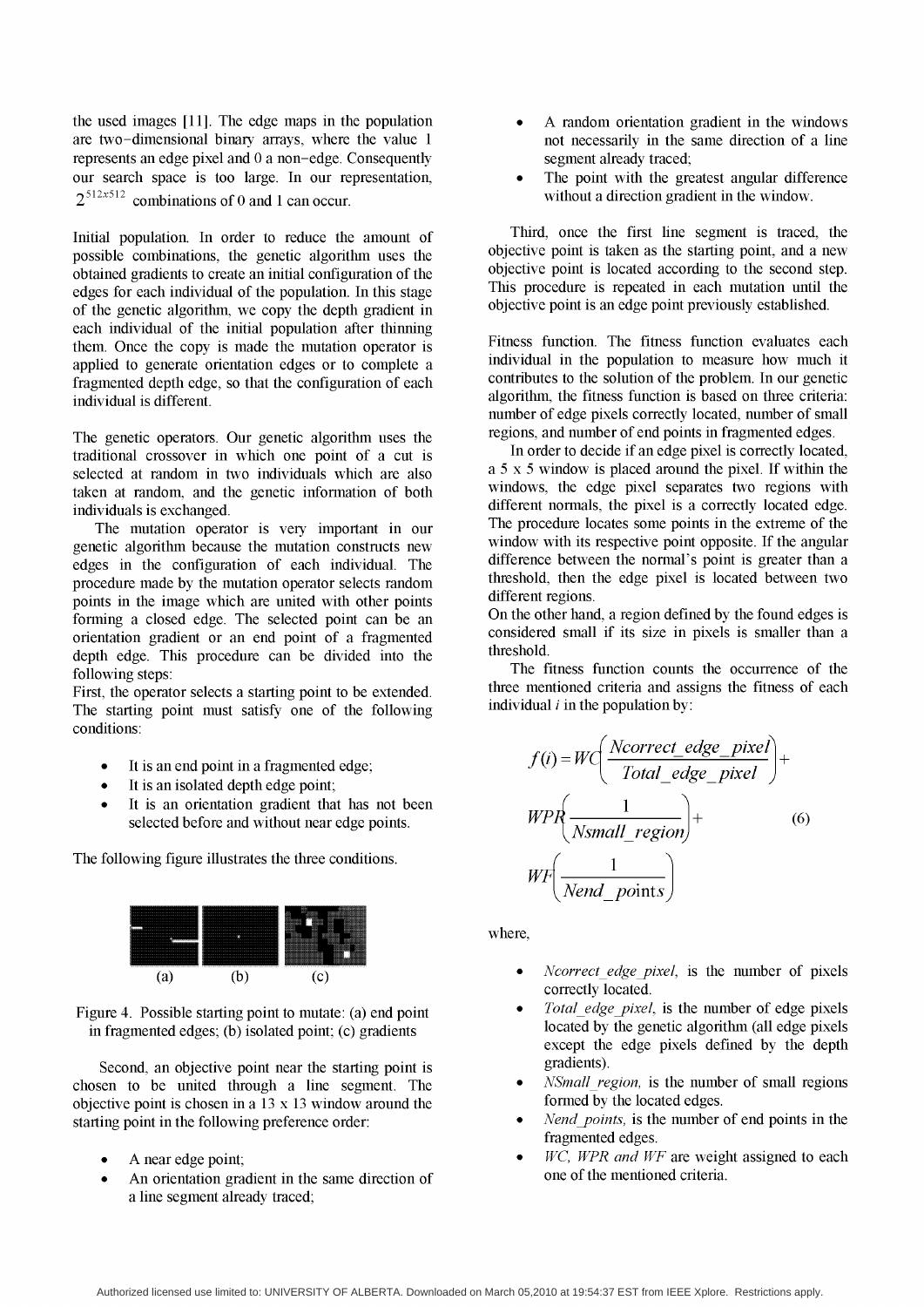Our optimization problem is a multi-objective problem. We look for an edge map with closed edges, well located edges, and few small regions that could be noise. In order to solve the problem, we use the weighted sum approach for multi-objective optimization problems. This approach consists of adding all the objective functions together using different weighting coefficients for each. The multi-objective problem is transformed into a scalar optimization problem [14]. Other multiobjective optimization methods are more efficient than the weighted sum approach [15], however we used this approach because the computational time required by our segmentation method is very high and other multiobjective methods also require high computational time.

## D. Labelling

The result of the explained genetic algorithm is a thin edge map without fragmentation. The obtained edges are labelled with the value zero. From the edge map we extract a segmentation of the range image by setting the same labels to connected pixels. First the labelling procedure locates a pixel not labelled in the image and assigns it a label (an integer value). Then the neighbours of the located pixel are also labelled with the same integer value and the neighbours of their neighbours until an edge pixel is found. Finally, the procedure locates another pixel without the label and assigns it a different label, and then labels the connected pixels. This continues until there are no pixels without a label in the image.

### IV. EXPERIMENTAL RESULTS

The proposed segmentation method was implemented on an Athlon 1.5 with <sup>512</sup> megabyte of memory. We used the genetic algorithm Library GALib for the implementation of the genetic algorithm. First a training procedure was carried out to assign values to the parameter of the segmentation algorithm (thresholds, parameter of the genetic algorithm and weight of the objective function), on 10 range images obtained from ABW database of the University of South Florida.

### A.. Determination of algorithm parameters

Different values of thresholds to select depth gradients and orientation gradients were tried until the found values allowed obtaining satisfactory initial edge map (many true gradients, but little noise). The values finally established to the thresholds were: 15 units of range and <sup>1</sup> radian for the depth gradient threshold and orientation gradient threshold respectively.

Similarly, the genetic algorithm parameters were established manually, different values for each parameter were tried, and the following values were chosen.

| <b>Population Size</b> | 30 individuals |
|------------------------|----------------|
| Number of Generations  | 50             |
| Crossover rate         | 01             |
| <b>Mutation</b> rate   |                |

Table 1. Values for the genetic algorithm parameters

The values for the weights of the objective function were assigned by the following procedure:

First, <sup>a</sup> value is assigned to WC (weight associated with the number of edge points correctly located in the edge map). For this parameter of the objective function, values between (0.4, 0.8) had more probability of being selected. Then, a value is uniformly selected between (0, I-WC) to assign it to WF parameter (weight associated with the number of endpoint edges in the edge map). Finally, the result of  $(1 - (WC+WF))$  is assigned to WPR parameter (number of small regions conformed by the located edge in the edge map). The value assigned to WC has more probability to be a value greater than the other parameters, because, if the edges are well located then few small regions must appear. Furthermore, a closed edge can also be a false edge.

This procedure was executed <sup>20</sup> times. A fitness average of the genetic algorithm was calculated from the fitness of each best edge map obtained for each training image (10). This fitness average was used to determine if a set of values is better than others. The set of values that generated a higher fitness average was selected for the weights as follow:

| WF          | 0.5 |
|-------------|-----|
| <b>WFPR</b> |     |

Table 2. Values of WC, WF and WFPR

#### B. Segmentation ofABW images to test

After the segmentation algorithm parameters were established by the training procedure. We used the algorithm to segment 30 range images to test. The 30 images were also obtained from the ABW database of University of South Florida. Table 3 shows the fitness of each edge map obtained for each image and the fitness average.

| Image          | <b>Fitness</b> | Image | <b>Fitness</b> |
|----------------|----------------|-------|----------------|
| 0              | 0.521          | 15    | 0.950          |
| 1              | 0.724          | 16    | 0.851          |
| $\overline{c}$ | 0.880          | 17    | 0.930          |
| 3              | 0.967          | 18    | 0.744          |
| 4              | 19<br>0.804    |       | 0.908          |
| 5              | 0.630          | 20    | 0.869          |
| 6              | 0.906          | 21    | 0.788          |
| 7              | 0.937          | 22    | 0.909          |
| 8              | 0.796          | 23    | 0.877          |
| 9              | 0.859          | 24    | 0.905          |
| 10             | 0.909          | 25    | 0.901          |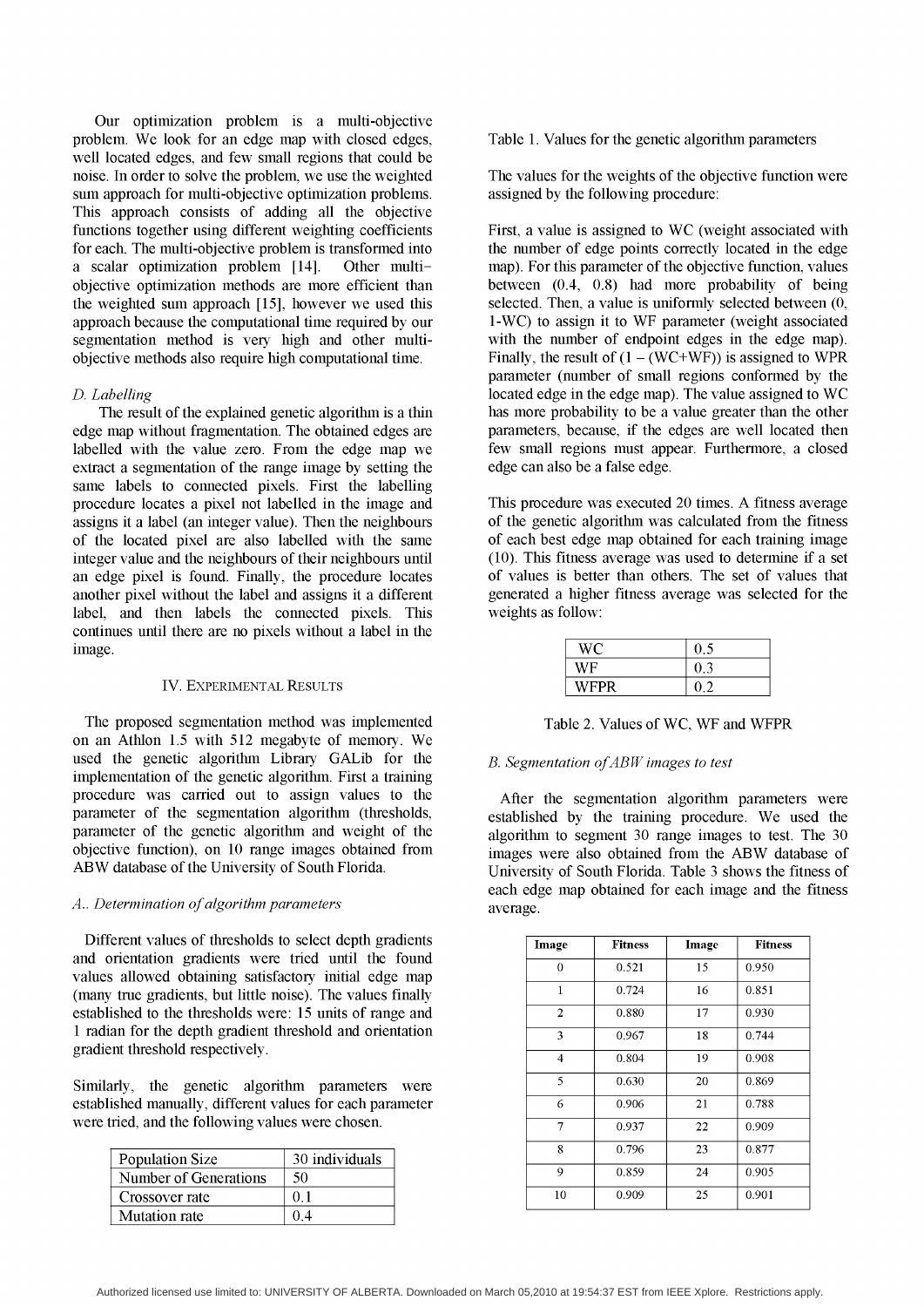| 11                 | 0.956 | 26 | 0.955 |
|--------------------|-------|----|-------|
| 12                 | 0.924 | 27 | 0.909 |
| 13                 | 0.937 | 28 | 0.820 |
| 14                 | 0.867 | 29 | 0.814 |
| Average 0,85823333 |       |    |       |

Table 3. Fitness obtained for 30 range images to test

The maximum value for the fitness function in our algorithm is 1. Most of the fitness are near to the maximum value and the fitness average is high. This means that our algorithm finds edge maps with few false and fragmented edges. Figure 5 shows some edge maps obtained by our algorithm.



Figura 5. Obtained edge maps

The labelling procedure in Section 3.3 was made on the edge maps. We obtained segmented images of regions delimited by the edges. These segmentations were compared with other segmentation results generated with other segmentation methods. A visual comparison of results can be seen in figure 6 at the end of the article.

## C. Evaluation ofresults

We evaluated the results of our segmentation algorithm using the methodology of evaluation proposed by Hoover [3]. The 30 range images to test are provided with their respective ground truth segmentation for this evaluation.

The compared segmenters have also been visually evaluated with the metrics proposed by Hoover. This information is available, so the evaluation comparison with other new methods is possible. In this section, we present the results of evaluation comparison of our segmentation method and the other four segmenters.

The perfect segmentation means the correct detection of all regions in the ground truth images with a tolerance under 100%. However all the segmentation methods until now perform poorly performance when the tolerance is greater than 80%. Table 4 at the end of this paper shows the evaluation results at a tolerance of 80%.

The resulting evaluation in the table indicates that our segmentation method is no better than other segmenters. However, the results are not very far from the others.

## V. CONCLUSIONS AND FUTURE WORK

In this article a segmentation method was presented. The method is based on three stages: first, the depth gradients and orientation gradients are calculated. In the second stage a genetic algorithm is used to find an edge map from the obtained gradients. Finally, a fast labelling is carried out.

The main difficulty in our method was the noise present in the processed range image. The noise in the images made the gradient calculation difficult and, consequently, the edge extraction.

The genetic algorithm implemented in the method found thin and closed edges, and considerably reduced the false edges detected by gradients. However the edge map does no describe very well the limit between the surfaces in the image. Perhaps this is the reason our segmenter's performance is no better than others.

Another approach like one based on scan line to extract edge map in range images could be tried to obtain an initial edge map with less noise than the procedure used in this work. We also thought about investigating other pre-processing procedures to reduce the high noise present in the range image of the ABW database.



Figure 6. Visual comparison between different algorithm